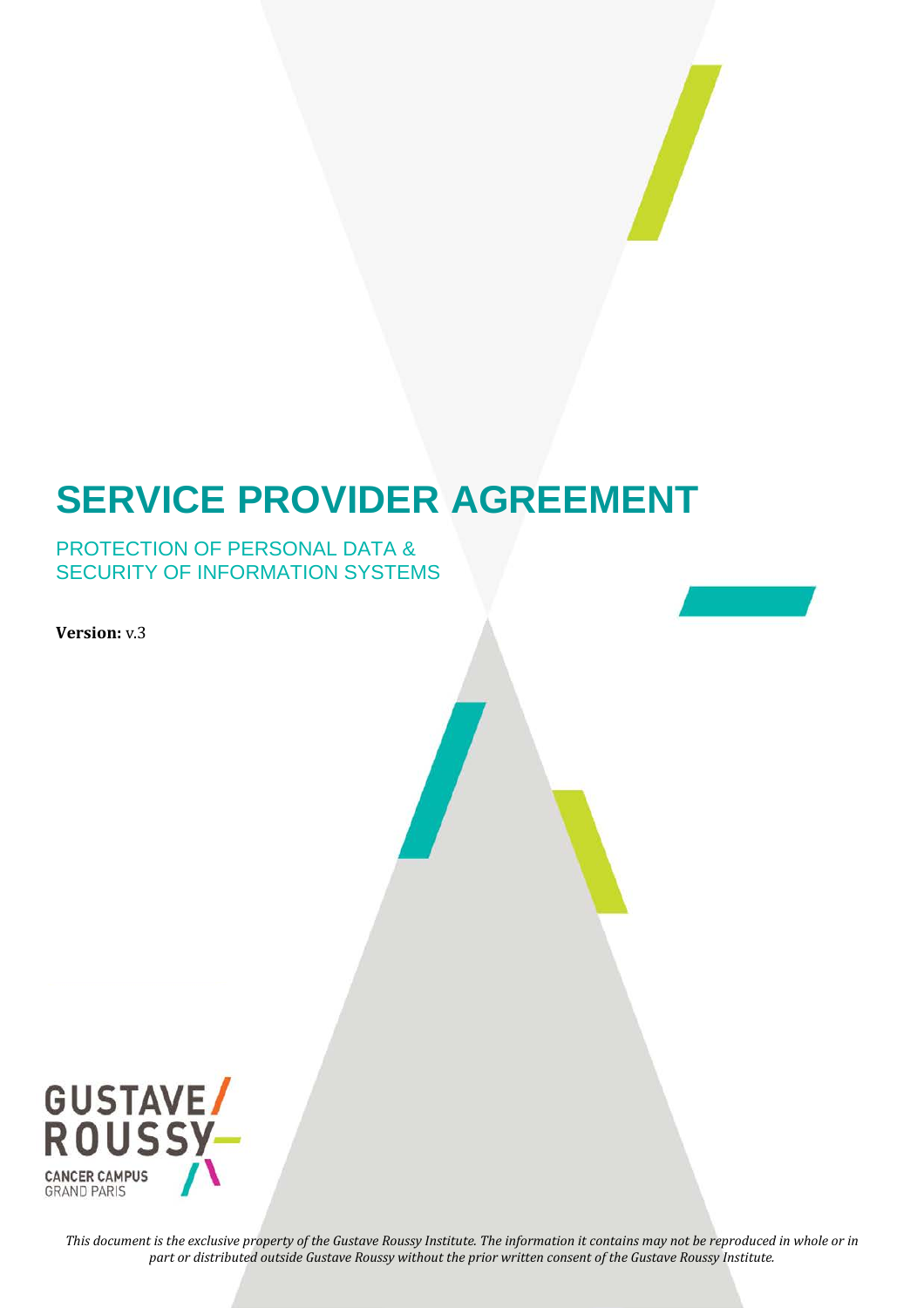## **ARTICLE 01 - SCOPE**

This agreement defines the conditions under which the company,

whose registered office is located at,

registered in the Trade and Companies Register under the number SIREN :

(hereinafter, the "Service Provider), undertakes to carry out, as processor, on behalf of the Gustave Roussy Institute, French non-for-profit research and educational institution, whose registered office is located at 39bis rue Camille Desmoulins, 94805 Villejuif-France (hereinafter, GUSTAVE ROUSSY), as processor for operations concerning the data processing defined in article 3 of this agreement.

#### **ARTICLE 02 - DEFINITIONS**

For the purposes of this agreement, the following words shall be understood :

- "personal data", "data processing", "controller", "processor", "consent" and "violation of personal data" under the terms of the definitions of articles 4 and the following of the Regulation (EU) 2016/679 of the European Parliament and Council of 27 April 2016 on the protection of natural persons with regard to the data processing and on the free movement of such data, and repealing Directive 95/46/EC (General Data Protection Regulation) (hereinafter the Regulation (EU) N° 2016/679.
- The term "IS" refers to the Information Systems of GUSTAVE ROUSSY;
- The term "Support" refers to GUSTAVE ROUSSY's IT Support in charge of operating GUSTAVE ROUSSY's Information Systems;
- The term "IS Contact" refers to the GUSTAVE ROUSSY staff in charge of monitoring and controlling the service provided by the Service Provider.

## **ARTICLE 03 - DESCRIPTION OF DATA PROCESSING**

In accordance with the contract(s) or estimate(s) drawn up with GUSTAVE ROUSSY bearing the following number(s) : the Service Provider is responsible for :

Describe services as described in the contract or quote

(hereinafter, the "Service").

To perform the Service, the only personal data processing operations carried out by the Service Provider and any processors are as follows: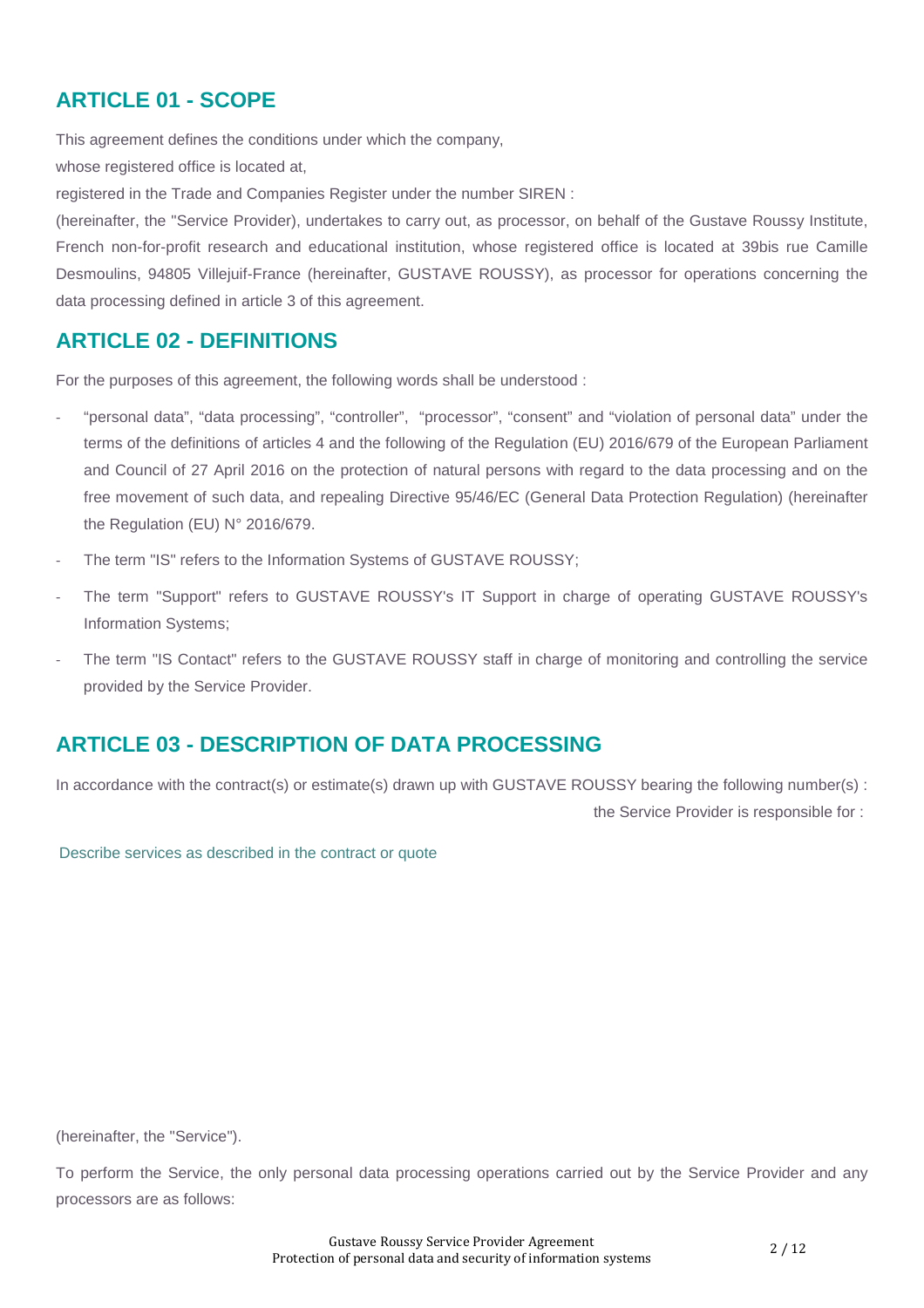|                                                                                                                  | collection                         | extraction                |                                       |  | hosting          | consultation |
|------------------------------------------------------------------------------------------------------------------|------------------------------------|---------------------------|---------------------------------------|--|------------------|--------------|
|                                                                                                                  | cross referencing                  |                           | modification/manipulation             |  | exchange/sharing |              |
| erasure/destruction                                                                                              |                                    |                           |                                       |  |                  |              |
| To perform the Service, the Service Provider may have access to the personal data of the following categories of |                                    |                           |                                       |  |                  |              |
|                                                                                                                  | persons:                           |                           |                                       |  |                  |              |
|                                                                                                                  | patients of GUSTAVE ROUSSY,        | donors of GUSTAVE ROUSSY, |                                       |  |                  |              |
|                                                                                                                  | <b>GUSTAVE ROUSSY's customers,</b> |                           | GUSTAVE ROUSSY's staff <sup>1</sup> . |  |                  |              |

The categories of personal data (hereinafter, the "Data") processed by the Service Provider and/or its possible processors, in the context of the Service, concern in particular :

Examples : Directly identifying data / Personal life data / Professional life data / Economic and financial information / Location data / social security number or mutuel / Medico-administrative data / Health data / Other / Data from biological sampling processing / racial origin / ethnic origin / Other

## **ARTICLE 04 - COMMON OBLIGATIONS**

*.* 

In accordance with the provisions of Regulation (EU) N° 2016/679 and French Law N° 78-17 of 6 January 1978 on data processing, files and freedom, GUSTAVE ROUSSY and the Service Provider (hereinafter collectively referred to as the "Parties") undertake to take all necessary precautions to ensure that the rights of persons concerned by the Data processing are respected and to preserve, in all circumstances, its security and confidentiality.

## **ARTICLE 05 - GUSTAVE ROUSSY OBLIGATIONS**

As controller, GUSTAVE ROUSSY undertakes to:

- 1. Make the Data available to the Service Provider as per the terms and conditions set out in the contract, agreement or convention governing the Service;
- 2. Specify to the Service Provider the nature and description of the intervention to be carried out, the one-off or repetitive nature of the intervention, the duration of the intervention authorization, the date and the maximum duration of the intervention;
- 3. If applicable, inform the Service Provider of any limitations or exclusions in connection with the Service;
- 4. Supervise the Data processing, including audits and inspections, if any, on the Service Provider's premises.

<span id="page-2-0"></span><sup>1</sup> *By Gustave Roussy's staff, we mean Gustave's employees, as well as the staff of other legal entities made available to Gustave Roussy (INSERM, CNRS staff, etc.).*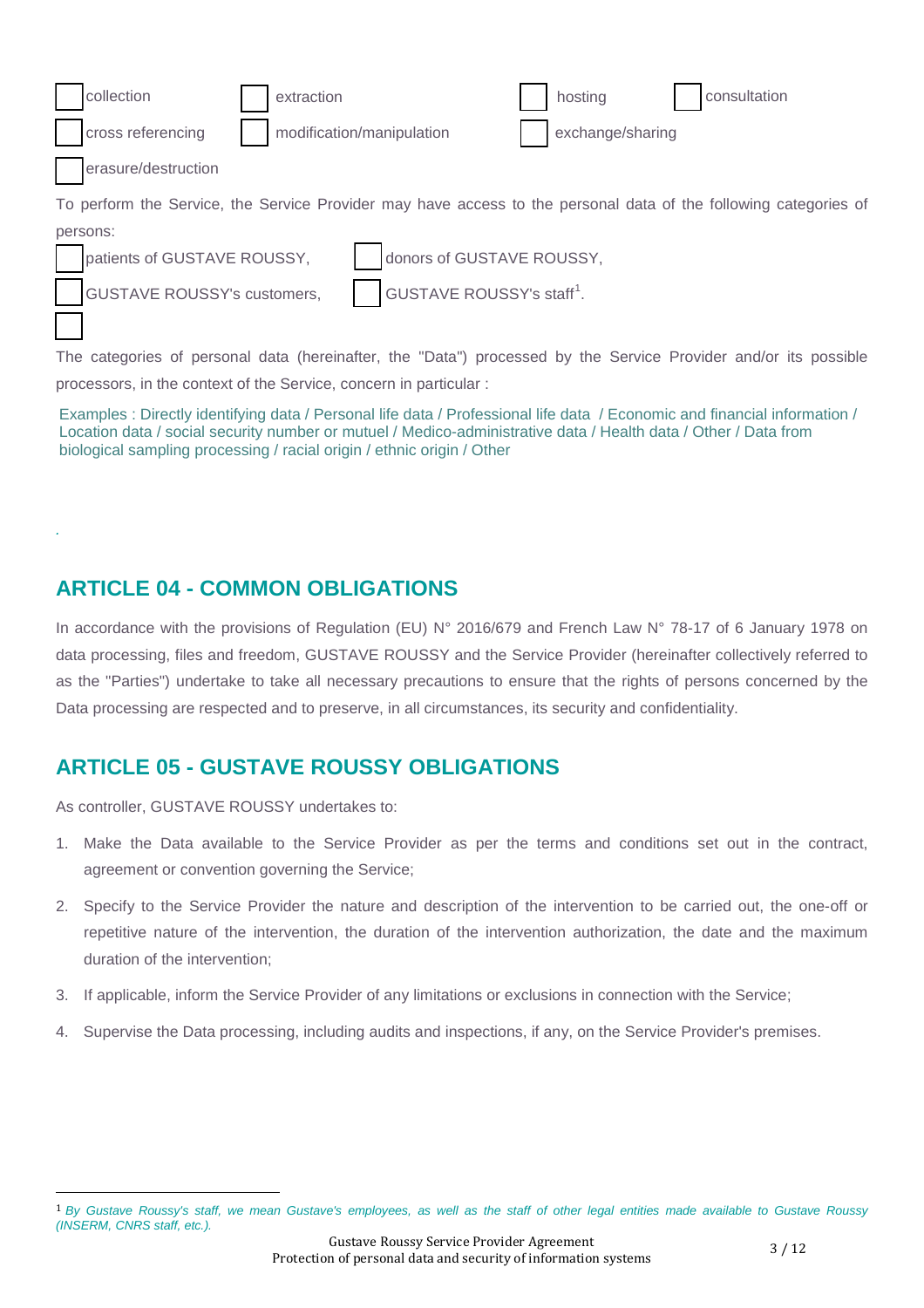## **ARTICLE 06 - GENERAL OBLIGATIONS OF SERVICE PROVIDER**

#### **06.1 - Data Protection**

In the context of the Service, the Service Provider agrees to comply with all the following measures and to ensure that they are respected by its staff and any other person(s) providing their assistance:

- 1. Consider, with regard to its tools, products, applications or services, the principles of data protection by default, from collection to their complete and irreversible deletion;
- 2. Process the Data only for the sole purpose of the Service;
- 3. Take all steps to avoid any accidental or unlawful destruction, accidental loss, alteration or misuse or fraudulent use of the Data;
- 4. Guarantee the absolute confidentiality of the Data, in particular by not disclosing it to other persons, private or public, natural or legal, except to any processors referred to in this agreement;
- 5. Not to make any copy of the Data other than necessary for the performance of the Service, without the prior written consent of GUSTAVE ROUSSY:
- 6. When GUSTAVE ROUSSY so requests, provide it with tools and methods for secure Data exchange between the Service Provider, its possible processors and GUSTAVE ROUSSY;
- 7. Ensure that the persons authorized to process the Data:
	- a) Agree to respect the confidentiality of the Data or be subject to an appropriate obligation of confidentiality;
	- b) Are given the necessary training in the protection of the personal data;
- 8. In accordance with the procedures specified in article 18 of this agreement, inform GUSTAVE ROUSSY if it considers that an instruction given by GUSTAVE ROUSSY is a violation of Regulation (EU) N° 2016/679, French Law N° 78-17 of 6 January 1978, its implementing texts, the recommendations of the french national data protection authority (Commission on Information Technology and Freedoms), any other provision of European Union law or the law of the Member States relating to the protection of personal data;
- 9. In accordance with the procedures specified in Article 18 of this agreement, within a **maximum period of five (5) working days**, report to GUSTAVE ROUSSY any request for access or communication from a third party, whether or not it is backed by an authorization resulting from the application of legal or regulatory provisions in force;
- 10. Not to transfer the Data outside the territory of the European Union and the European Economic Area (EEA), except in strict compliance with the conditions laid down in Regulation (EU) N° 2016/679, to third countries offering an adequate level of protection within the meaning of Articles 44 to 47 of Regulation (EU) N° 2016-679 to a processor previously authorized by GUSTAVE ROUSSY and signatory to the standard contractual clauses issued by the european authorities.

Where the Service Provider hosts or has a processor host personal data relating to the health of the categories of persons referred to in article 3 of this agreement, the Service Provider, or its possible processor, must first be approved or certified as a Health Data Host (HDH) as per with the provisions L. 1111-8, R. 1111-8-8 and following of the french public health code.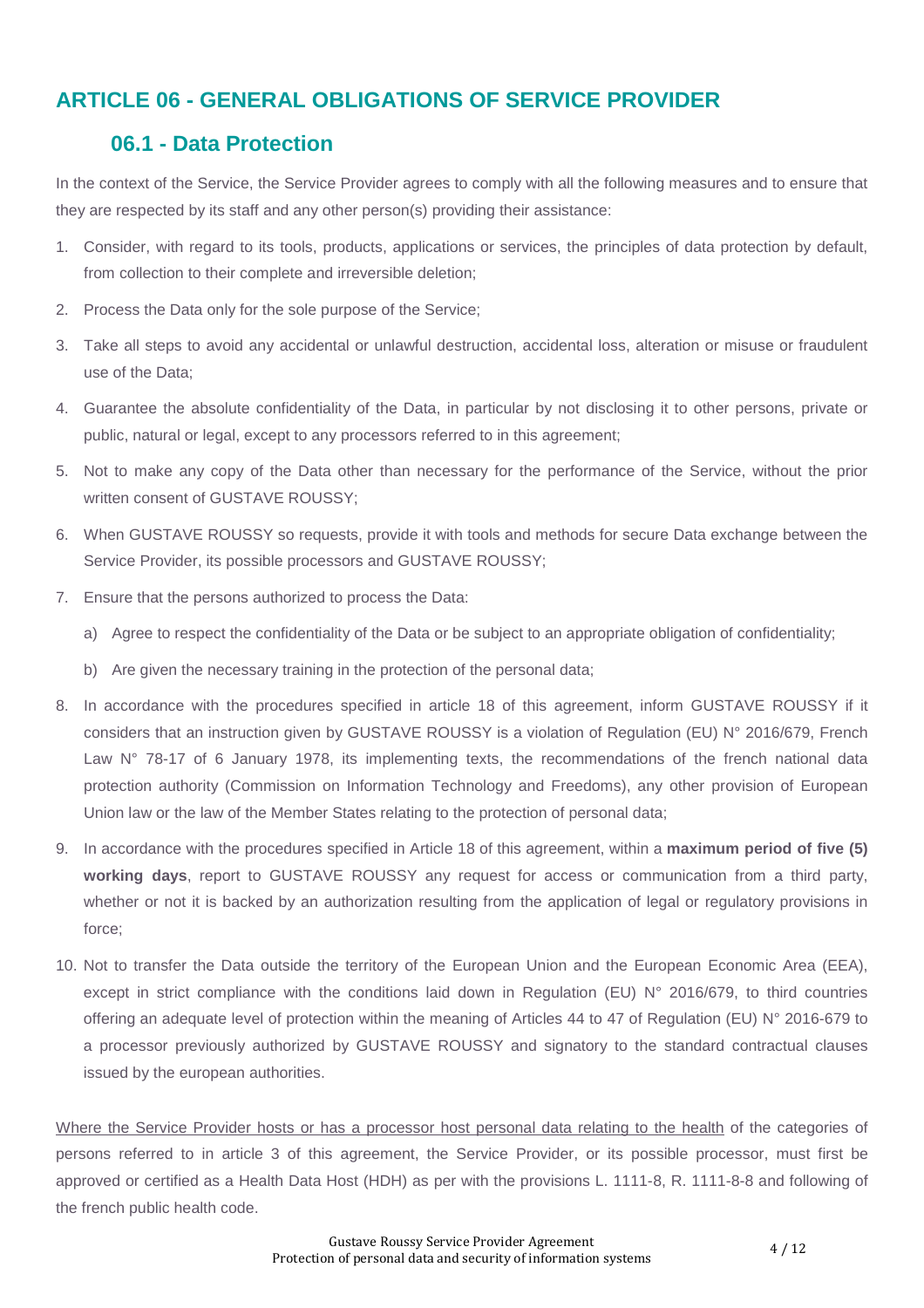#### **06.2 - Security measures**

The Service Provider undertakes to define and implement a security policy for its information systems and practices to adapt its operations and activities to the requirements of the regulations covering the protection of personal data.

When the Data is made available to the Service Provider or to one or more of the Service Provider's processors, the Service Provider and, where applicable, its processor(s), undertake to:

- 1) Comply with the notices and recommendations of the Commission on Information Technology and Freedoms, in particular those concerning the security and management rules applicable, especially to archived data, as well as all the security measures defined in the various guides relating to the security of personal data published by the Commission on Information Technology and Freedoms, each in their latest version in force;
- 2) To implement all technical, legal and organizational measures necessary to ensure an appropriate data security level, including in particular the measures referred to in Article 32 of Regulation (EU) N° 2016-679, such as encryption of the Data and their workstations. The implementation of these measures must in particular make it possible to:
	- a) Ensure the confidentiality, integrity and availability of the information systems used to process the Data;
	- b) Take all steps to avoid any accidental or unlawful destruction, accidental loss, alteration or misuse or fraudulent use of the Data;
	- c) Ensure the nominative traceability of persons having access to the Data acting on behalf of the Service Provider and/or its processor(s);
	- d) Ensure full traceability of any incidents related to the Data;
	- e) Regularly test, analyse and evaluate the effectiveness of the technical and organizational measures implemented as part of the Service to ensure data security;
	- f) Restore the availability of and access to the Data within an appropriate time, or, under the terms of the contract drawn up with GUSTAVE ROUSSY where applicable, in the event of a physical or technical incident involving the Service Provider's and/or its processor's information systems;
	- g) To proceed with the destruction of all files, as well as any residual data they may contain relating to the Data, at the end of the Service.

These measures are assessed and corrected by the Service Provider and, where applicable, its processor(s), depending on any incidents that may have occurred in connection with the Service.

At GUSTAVE ROUSSY's request, the Service Provider shall provide it with, as per the procedures specified in article 18 of this agreement, within a **maximum period of ten (10) working days,** the necessary documentation to prove compliance with all the obligations specified above.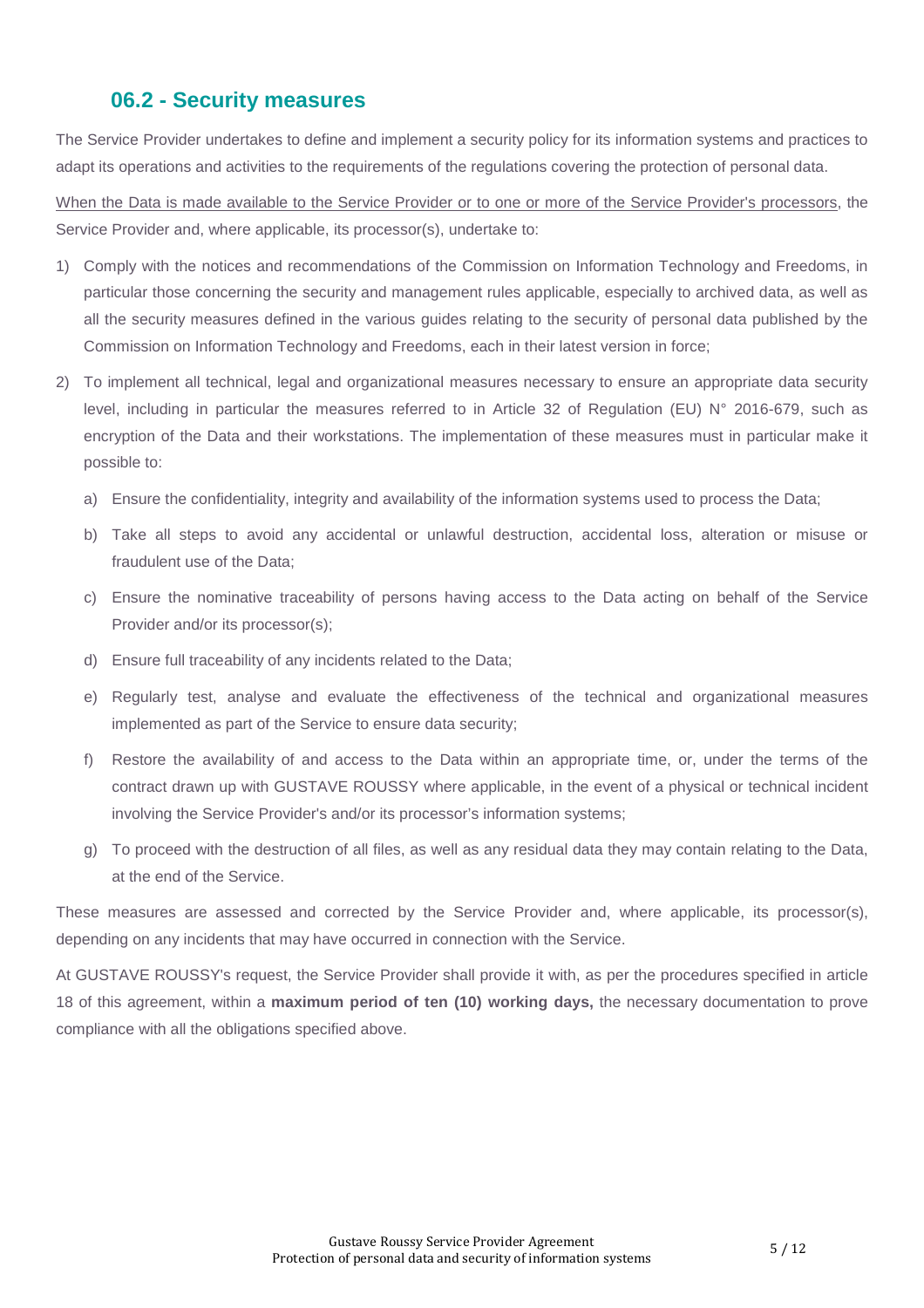## **ARTICLE 07 - OBLIGATIONS OF SERVICE PROVIDER FOR ACCESS TO INFORMATION SYSTEMS[2](#page-5-0)**

When the Service Provider intervenes on the IS, whether on GUSTAVE ROUSSY's premises or remotely, it undertakes in all circumstances to:

- 1) Plan its intervention by informing GUSTAVE ROUSSY in advance as per with the procedures set out in Appendix 1 of this agreement;
- 2) Set up the appropriate human, organizational and technical resources to guarantee IS security;
- 3) Respect the processes defined by GUSTAVE ROUSSY for the proper execution of the intervention;
- 4) Guarantee the nominative traceability of the persons working on its behalf on Gustave Roussy's IS;
- 5) Not damage or exceed the security of the IS and access controls implemented at GUSTAVE ROUSSY;
- 6) Not disrupt the proper functioning of the GUSTAVE ROUSSY IS;
- 7) Connect only to the resources specified in the service request and with one or several accounts suitable for the service;
- 8) Restrict physical and logical access to persons authorized to perform the intervention as part of the service;
- 9) Anticipate the actions necessary for the return to service of the equipment or IS solutions modified as part of the service, such as prior data backup and verification of the proper functioning of the systems concerned by the service;
- 10) Inform GUSTAVE ROUSSY immediately in the event of a risk, suspicion or proven malfunctioning of the IS in accordance with the procedures specified in article 18 of this agreement;
- 11) Send GUSTAVE ROUSSY a report at the end of each service intervention, in accordance with the procedures set out in appendix 2 of this agreement, within a **maximum of five (5) working days after the last day of the service intervention**.

In the event of access to GUSTAVE ROUSSY's premises, the Service Provider shall be accompanied by one or more persons previously designated by GUSTAVE ROUSSY following the request for assistance.

In the event of remote access to the IS, the Service Provider shall send GUSTAVE ROUSSY an updated list of names of the persons who may carry out a remote service intervention as per the procedures specified in article 18 of this agreement.

## **ARTICLE 08 – INFORMATION SYSTEMS RESOURCES**

If necessary, to enable the Service Provider carry out its service, GUSTAVE ROUSSY shall provide it with the following IS resources:

- One or more nominative accounts for access to the IS according to the need defined within the framework of the Service;
- One or more secure remote access(es) of the *Secure Sockets Layer Virtual Private Network* type.

Any other computer means used to carry out the Service shall be decided jointly by the Parties during the Service.

Gustave Roussy Service Provider Agreement Gustave Roussy Service Provider Agreement<br>Protection of personal data and security of information systems 6 / 12

<span id="page-5-0"></span> <sup>2</sup> *This article is only enforceable against the Service Provider when the latter intervenes on Gustave Roussy's IS.*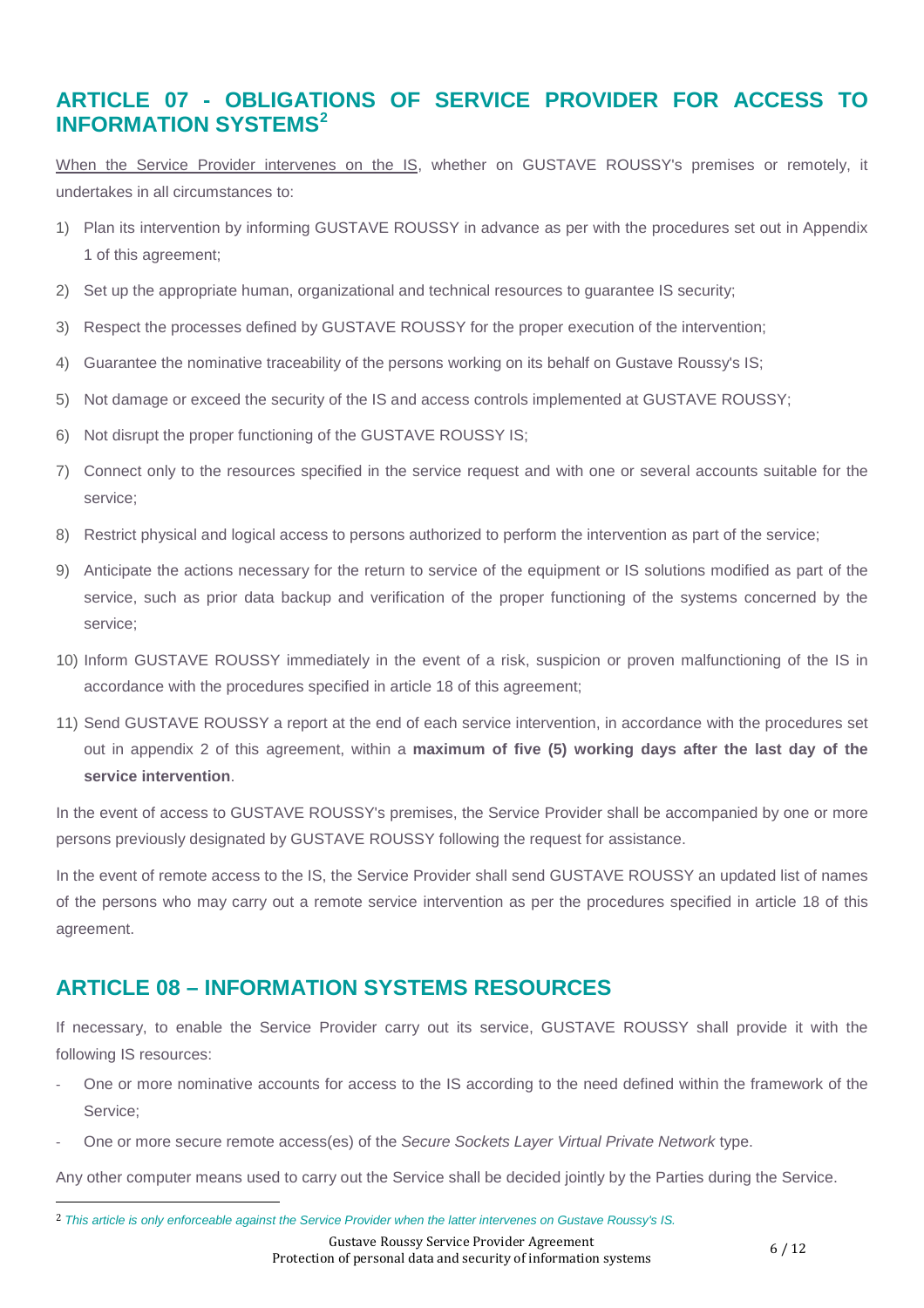## **ARTICLE 09 - SUBCONTRACTING**

*(Only 1 checkbox - Indicate the complete list of processors if applicable)*

Option A : | | On the date of signature of this agreement, the Service Provider is authorized to call upon :

If the Service (or a part of the Service) is subcontracted : List all the Data Processors of the Service Provider who will carry out processing of personal data on behalf of the Service Provider as part of the Service / For each Data Processor, indicate: country of residence and which processing operation of personal data this one realizes the country.

Option B : | | On the date of signature of this agreement, the Service Provider does not subcontract any data processing in connection with the Service.

Throughout the duration of the Service, the Service Provider may use other processors to carry out specific data processing activities. In this case, the Service Provider shall inform GUSTAVE ROUSSY, in accordance with the procedures specified in article 18 of this agreement, of any proposed change concerning the addition or replacement of other processors. This information shall clearly indicate the outsourced data processing activities, the identity and contact details of the processor (including the country where he is located) and the predicted dates of the subcontracting agreement.

GUSTAVE ROUSSY has a **maximum period of fifteen (15) working days** from the date of receipt of this information to make any objections. This subcontracting may only be carried out if GUSTAVE ROUSSY has not raised an objection within the agreed period.

All the Service Provider's processors are required to comply with the obligations of this agreement on behalf of and in accordance with the instructions of GUSTAVE ROUSSY.

It is the Service Provider's responsibility to ensure that its processors comply with all the obligations to which it is itself subject under the terms of this agreement.

## **ARTICLE 10 - EXERCISE OF THE RIGHTS OF THE PERSONS CONCERNED**

It is the responsibility of GUSTAVE ROUSSY to respond to requests for the exercise of the rights of persons concerned by the Data processing.

When these persons exercise their rights directly with the Service Provider, the latter shall forward their requests to GUSTAVE ROUSSY within a **maximum of six (6) working days** in accordance with the procedures specified in article 18 of this agreement.

When the examination of these requests requires the support of the Service Provider, the latter shall have a **maximum of twelve (12) working days** to carry out the operations necessary to examine these requests, on receipt of GUSTAVE ROUSSY's written request for support.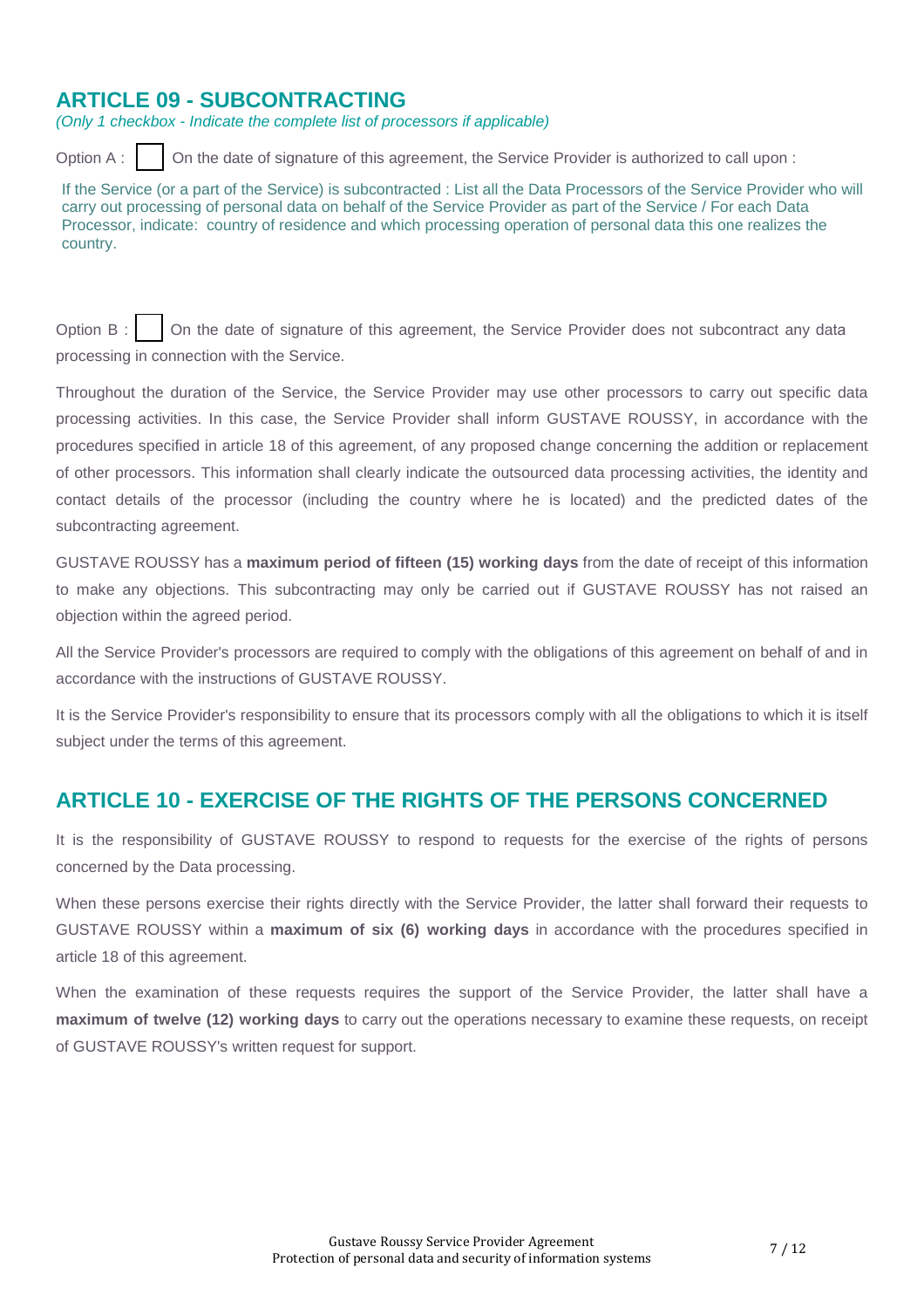## **ARTICLE 11 - NOTIFICATION OF DATA BREACH**

As soon as it becomes aware of it and within a **maximum of two (2) calendar days**, the Service Provider shall notify GUSTAVE ROUSSY of any breach of the Data in accordance with the terms and conditions specified in article 18 of this agreement.

The Service Provider shall provide GUSTAVE ROUSSY with the following information relating to the breach of the Data at the time of notification of the incident, or if this is not reasonably possible as soon as possible after notification of the breach:

- 1) The nature of the Data breach ;
- 2) The estimated number of people involved ;
- 3) The categories of the person(s) involved ;
- 4) The categories of Data concerned ;
- 5) The estimated number of Data that have been violated ;
- 6) The measures that have been taken to remedy the Data breach, including, where applicable, measures to limit adverse effects and potential risks.

The Service Provider shall assist GUSTAVE ROUSSY as far as possible in reporting the breach of the Data to the competent control authority and/or to the person(s) involved in the Data breach.

## **ARTICLE 12 - DATA OUTCOME[3](#page-7-0)**

#### *(only 1 checkbox)*

At the end of the Service, the Service Provider undertakes, after having ascertained the terms and conditions relating to reversibility :

To destroy all Data

To return all Data to GUSTAVE ROUSSY

To return the Data to the processor designated by GUSTAVE ROUSSY

In the event of the Data being returned, the return must be accompanied by the destruction of all of the Data (including copies) in the information systems of the Service Provider and any processors.

In any event, the Service Provider, as well as its processors, shall irreversibly destroy all the Data (including copies) within a **maximum of fifteen (15) working days at the end of the Service**, or following the return of the Data, unless the preservation of such data is required pursuant to article 28 of Regulation (EU) N° 2016/679. In this case, the Service Provider shall inform GUSTAVE ROUSSY, in accordance with the procedures specified in article 18 of this agreement, of any proposed change concerning the addition or replacement of other processors.

Once the Data has been destroyed (including copies), the Service Provider shall issue a certificate of destruction and submit it to GUSTAVE ROUSSY, as per the procedures specified in article 18 of this agreement, within a **maximum of five (5) working days**.

This certificate contains precise information on the destruction process, a table containing the list of files, the date of destruction, and the signature of the official agent authorized by the Service Provider.

Gustave Roussy Service Provider Agreement Gustave Roussy Service Provider Agreement<br>Protection of personal data and security of information systems 8 / 12

<span id="page-7-0"></span> <sup>3</sup> *This article is not enforceable against the Service Provider when the latter only has access to the Data for the purpose of consultation on the strict condition that he does not make any copies of the Data under the terms of the Service.*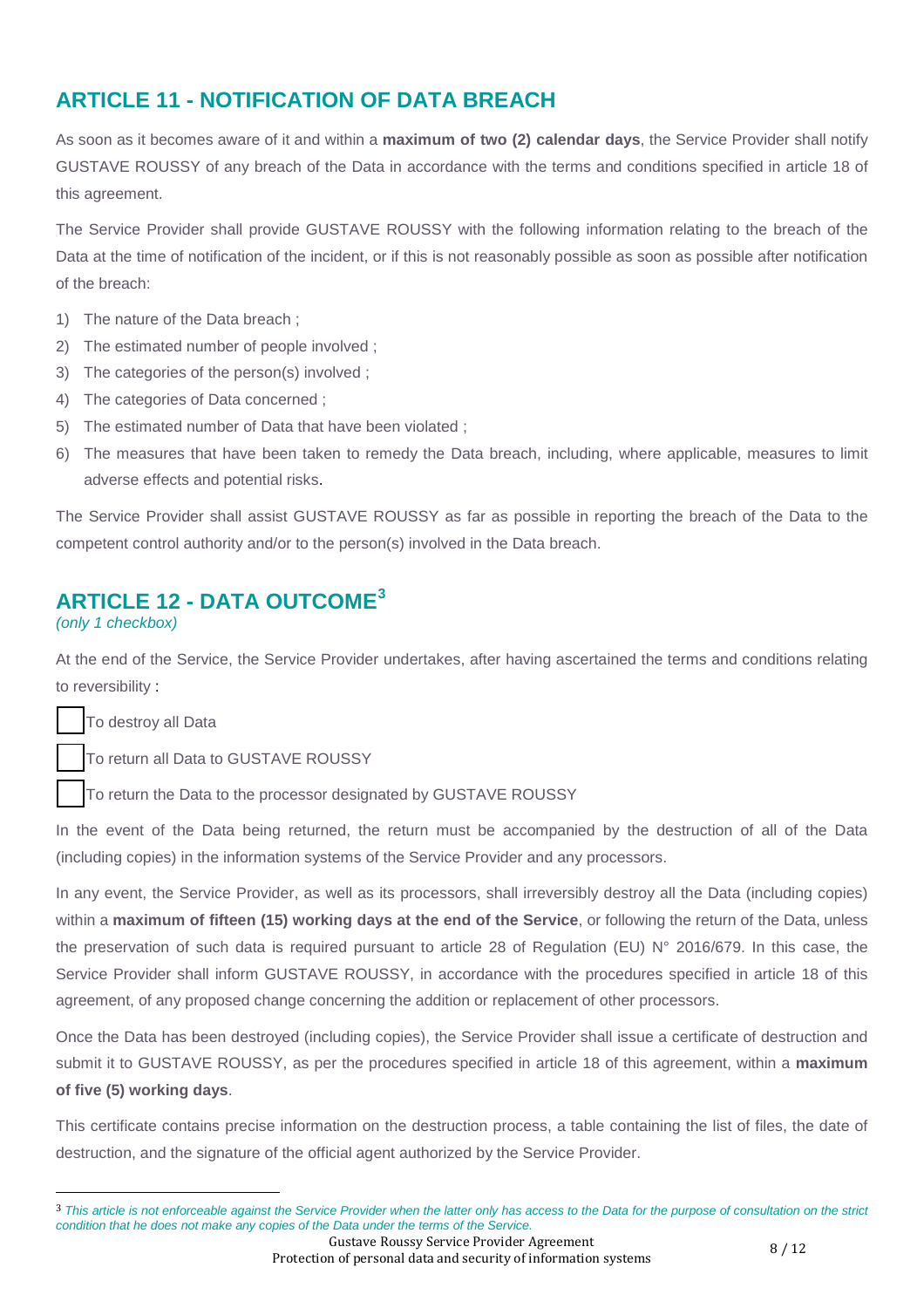## **ARTICLE 13 - REFERENTS**

On the day this agreement is signed:

- The persons acting as Data Protection Officer are:
	- For the Service Provider: Last name, first name, professional email address
	- For GUSTAVE ROUSSY : Emmanuel PLANCHET : donneespersonnelles@gustaveroussy.fr. Last name, first name, professional email address<br>Emmanuel PLANCHET : donneespersonnelles@g<br>formation Security Officer are:<br>Last name, first name, professional email address
	- The persons acting as Chief Information Security Officer are:
		- For the Service Provider : Last name, first name, professional email address
		- For GUSTAVE ROUSSY : Cédric LEMOINE: donneespersonnelles@gustaveroussy.fr.

## **ARTICLE 14 – RECORD OF PROCESSING ACTIVITES**

The Service Provider declares that it keeps a written record listing the data processing carried out on behalf of GUSTAVE ROUSSY.

## **ARTICLE 15 - DOCUMENTATION**

When GUSTAVE ROUSSY so requests, the Service Provider shall provide it with the necessary documentation to demonstrate compliance with all its obligations, which may in particular enable audits, including inspections, to be carried out by GUSTAVE ROUSSY or another auditor it has appointed, and shall contribute to such audits.

This documentation shall be communicated to GUSTAVE ROUSSY in accordance with the procedures specified in article 18 of this agreement within a **maximum of ten (10) working days**.

This documentation is produced and communicated at the Service Provider's expense.

## **ARTICLE 16 - AUDIT**

Before the start of the Service and at regular intervals, within the limit of one audit per calendar year, GUSTAVE ROUSSY may carry out an audit to verify the Service Provider's compliance with its commitments under this agreement.

GUSTAVE ROUSSY shall inform the Service Provider of any audit decision at **least fifteen (15) working days** before the start of the audit. The information provided to the Service Provider specifies the purpose of the assignment, the date and duration of the audit and the identity and references of the persons in charge of the audit.

The persons in charge of the audit may not be direct competitors of the Service Provider and are subject to a strict obligation of confidentiality.

The Service Provider shall set up reasonable means to enable the persons in charge of the audit to carry out their mission. The audit may only be carried out during the Service Provider's business hours and shall not cause the undue disruption of its activities. In the event of a significant disruption of its activities, the Service Provider reserves the right to suspend the audit and to notify GUSTAVE ROUSSY accordingly.

If GUSTAVE ROUSSY identifies a need for an additional audit during the same calendar year, a request to this effect shall be submitted in writing to the Service Provider. The Service Provider may refuse this new audit unless the audit request is made following a notification of a Data breach.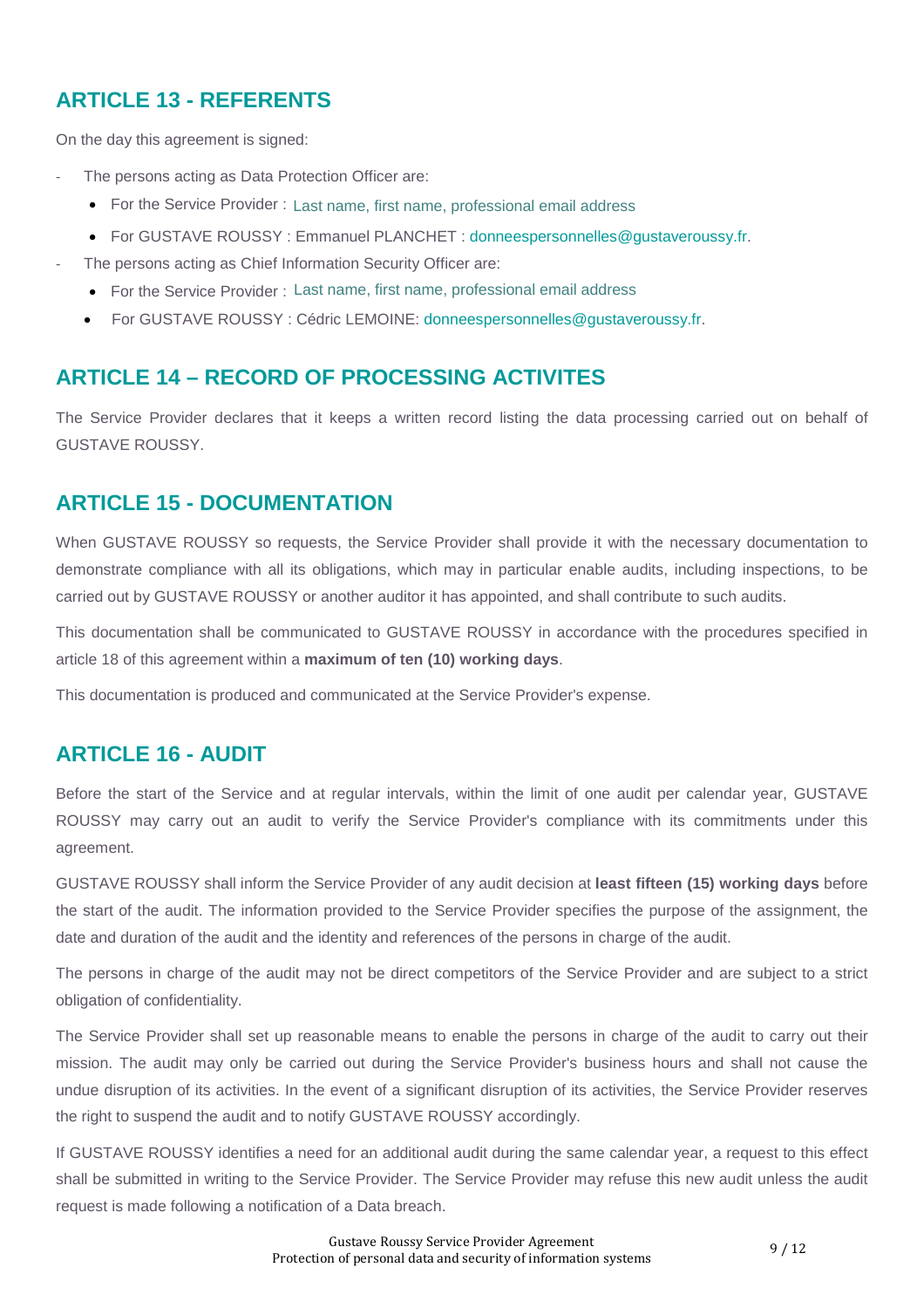Audits are carried out at the expense of GUSTAVE ROUSSY.

#### **ARTICLE 17 – DATA PROTECTION IMPACT ASSESSMENT**

If GUSTAVE ROUSSY so requests, the Service Provider shall assist it with a data protection impact assessment within **sixteen (16) working days**, as per the terms of the procedures specified in article 18 of this agreement.

This data protection impact assessment is carried out at Gustave Roussy's expense.

#### **ARTICLE 18 - INFORMATION AND ALERTS SENT TO GUSTAVE ROUSSY**

The information and alerts sent to GUSTAVE ROUSSY referred to in articles 6.1, 6.2, 7, 9, 10, 10, 11, 12, 15 and 17 will be sent by e-mail to the following addresses: donneespersonnelles@gustaveroussy.fr and intervention.prestataire@gustaveroussy.fr.

#### **ARTICLE 19 - LIABILITY AND INSURANCE**

Each Party is liable to the other Party and third parties for its obligations under this agreement and/or the regulations in force regarding the protection of personal data, whether the data processing is performed by itself, its employees and/or its processors.

Each Party shall be liable for any direct and/or indirect damages caused by its own fault, that of its employees and/or processors, in the event of failure, fault and/or negligence under the conditions of ordinary law and shall compensate the injured Party, notwithstanding the liabilities provided for in the service agreement described in article 3 with which this agreement is associated.

The Service Provider shall take out and maintain in force the necessary insurance to cover its liability.

#### **ARTICLE 20 - TERMINATION**

In the event of non-performance and/or failure by the Service Provider and/or its processor(s) to comply with articles 6.1, 6.2<sup>[4](#page-9-0)</sup>, 7<sup>[5](#page-9-1)</sup>, 8<sup>[6](#page-9-2)</sup>, 9, 11, 15, 16, 17 and 18 of this agreement, GUSTAVE ROUSSY reserves the right to terminate the Service drawn up with the Service Provider described in article 3 of this agreement after a **period of one (1) month** following formal notice. The termination of the Service contracted with Gustave Roussy shall not allow any recourse or damage claim by the Service Provider and to the payment of any compensation.

This formal notice shall be sent to the Service Provider by GUSTAVE ROUSSY by registered letter with acknowledgement of receipt. The **one (1) month deadline** shall begin to run from the date of receipt of this letter by the Service Provider.

At the end of the Service, or in the event of early termination, the Service Provider shall return to GUSTAVE ROUSSY, immediately under the penalty of incurring liability, all the elements and the documents produced by the Service Provider in the performance of the service(s).

<span id="page-9-0"></span> <sup>4</sup> *If applicable to this service*

<span id="page-9-1"></span><sup>5</sup> *If applicable to this service*

<span id="page-9-2"></span><sup>6</sup> *If applicable to this service*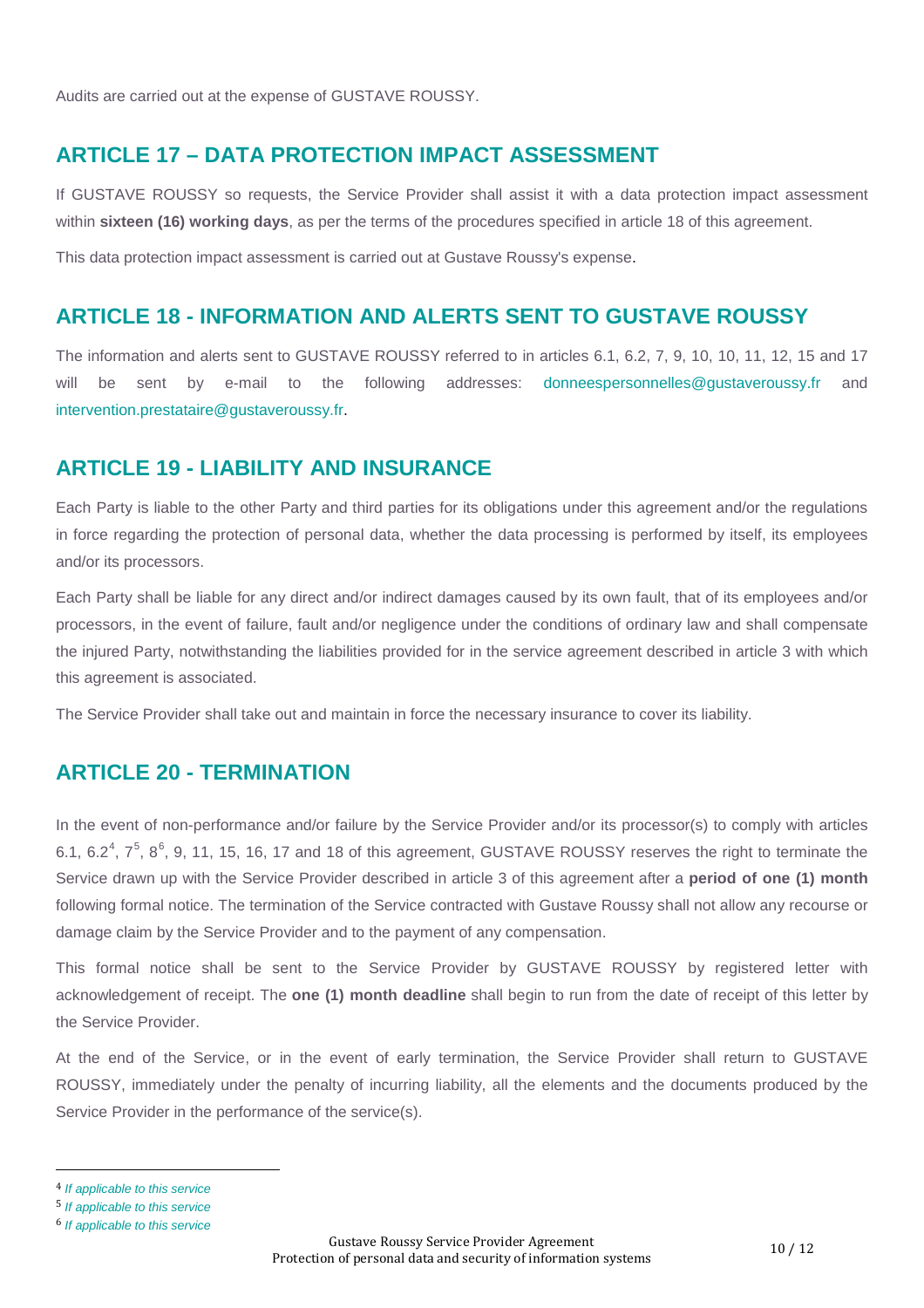The early termination of the contract(s), agreement(s) or service convention(s) signed by the Service Provider and GUSTAVE ROUSSY shall not exempt the Service Provider from fulfilling its obligations with GUSTAVE ROUSSY until the effective termination date, subject to any damage suffered by GUSTAVE ROUSSY as a result of the early termination of the service(s).

Early termination of the contract(s), agreement(s) or service convention(s) shall not exempt the Service Provider from deleting or returning the Data under the terms and conditions set out in article 12 of this agreement

## **ARTICLE 21 - LEGAL VALUE**

It is expressly understood between the Parties that the clauses of this agreement shall override any other contractual clauses relating to the protection of personal data in respect of the Service provided by the Service Provider and its possible processor(s).

## **ARTICLE 22 - APPLICABLE LAW AND EFFECTIVE DATE**

French law is applicable to this agreement.

This agreement shall take effect on the date of signature.

By signing this agreement, the Parties acknowledge that they have read it in its entirety and undertake to apply all of its provisions.

Signed on : At:

Submitted in two (2) original copies to the Parties, each retaining one (1) original copy.

#### SIGNATURE OF SERVICE PROVIDER SIGNATURE OF GUSTAVE ROUSSY

*NB: Each of the signatories acknowledges that they are duly authorized by their company to sign this agreement.*

This agreement is free of any handwritten annotation except for the date and place of signature and the signature of the Service Provider. Any other handwritten annotation will render this agreement null and void.